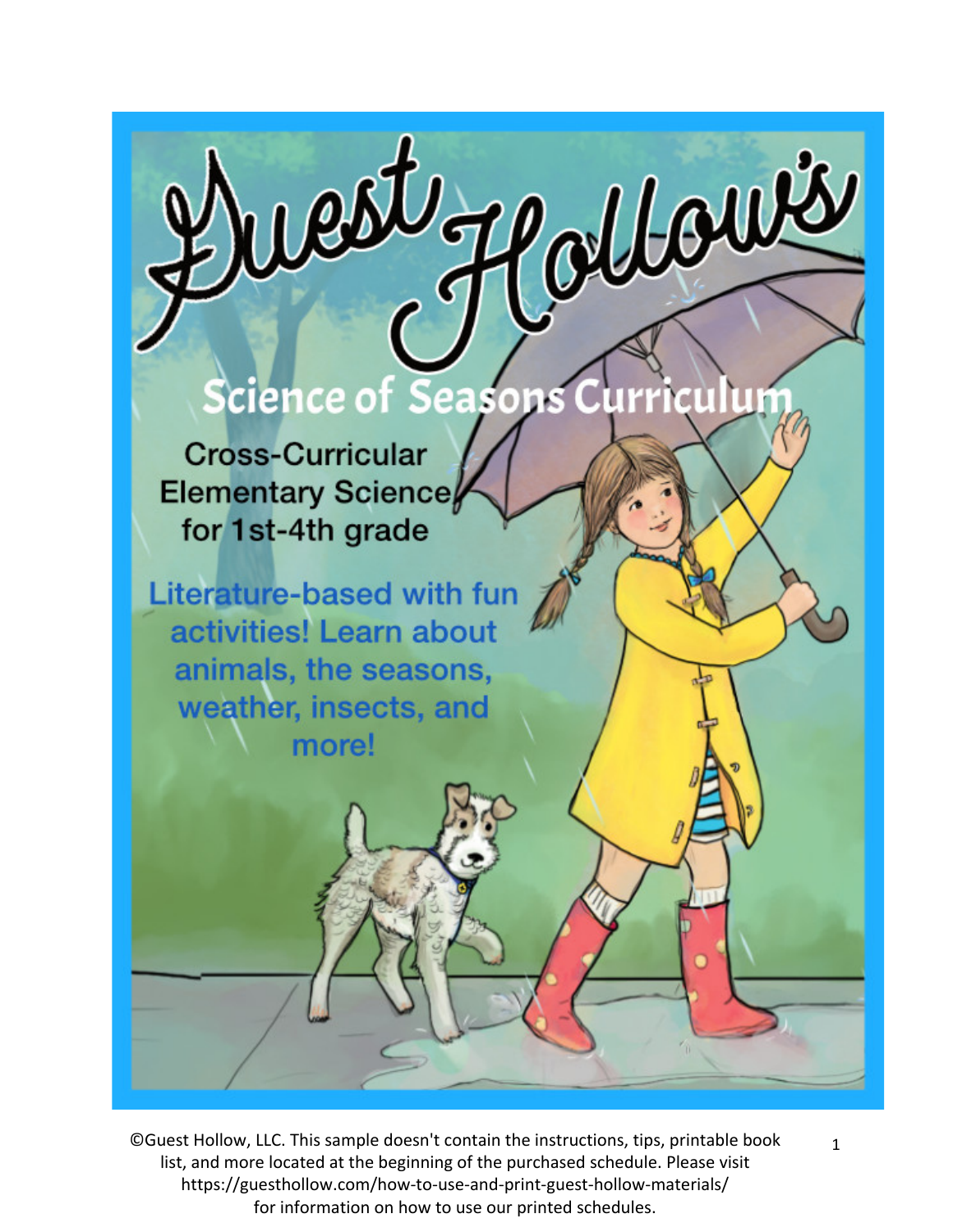| Week 1<br><b>Bible: The seasons</b><br>Language Arts: Quotation marks, writing comics with dialogue, copywork<br>Science: Making a science journal, Reading through The Science of the Seasons |                                                                                                                                                                                                                               |                                                                                                                       |                                                                                                                                                              |          |                                                                                                                                                                                                                                                                                                                                |
|------------------------------------------------------------------------------------------------------------------------------------------------------------------------------------------------|-------------------------------------------------------------------------------------------------------------------------------------------------------------------------------------------------------------------------------|-----------------------------------------------------------------------------------------------------------------------|--------------------------------------------------------------------------------------------------------------------------------------------------------------|----------|--------------------------------------------------------------------------------------------------------------------------------------------------------------------------------------------------------------------------------------------------------------------------------------------------------------------------------|
| <b>Resources</b>                                                                                                                                                                               | Day 1                                                                                                                                                                                                                         | Day 2                                                                                                                 | Day 3                                                                                                                                                        | Day 4    | Day 5                                                                                                                                                                                                                                                                                                                          |
| The Science<br>of Seasons                                                                                                                                                                      | Read The<br>Science of<br>Seasons<br>p. 1-14<br>Note: Younger<br>children may<br>need you to<br>read the book<br>aloud to them as<br>scheduled.<br>Older children<br>can read the<br>book in one<br>sitting by<br>themselves. | p. 15-28                                                                                                              | p. 29-36                                                                                                                                                     | p. 37-44 |                                                                                                                                                                                                                                                                                                                                |
| The Science<br>of Seasons<br><b>Activities</b><br>book                                                                                                                                         | p. 1 Fill out your<br>name!<br>p. 2 Make Your<br>Own Comics<br>quotation marks<br>p. 4 Fill in the<br>speech bubbles                                                                                                          | p. 3 Cut out<br>the shapes<br>p. 6 Make<br>your own<br>comic<br>Assign the<br>other comic<br>templates as<br>desired. | p. 13-19<br>Cut out & construct the<br>schoolroom playset, playset<br>figures and first set of clothes.<br>Option: Keep them set up in a<br>schoolroom area. |          | p. 21 Copywork                                                                                                                                                                                                                                                                                                                 |
| <b>Explore</b><br>Spring: 25<br><b>Great Ways</b><br>to Learn<br>About<br>Spring                                                                                                               | Read<br>Introduction                                                                                                                                                                                                          |                                                                                                                       |                                                                                                                                                              |          | Make the science<br>journal.<br>Supplies: 10 pieces 8 1/2<br>by 14-inch white paper,<br>large brown grocery bag,<br>ruler, scissors, 2 pieces of<br>cardboard (cereal box), 2<br>pieces colored paper like<br>wrapping paper 6x8<br>inches, markers, colored<br>pencils, stickers, hole<br>punch, 3 brads or 3<br>rubber bands |
| Printables                                                                                                                                                                                     | <b>Quotation marks</b><br>worksheet                                                                                                                                                                                           | Macaroni<br>quotation                                                                                                 |                                                                                                                                                              |          |                                                                                                                                                                                                                                                                                                                                |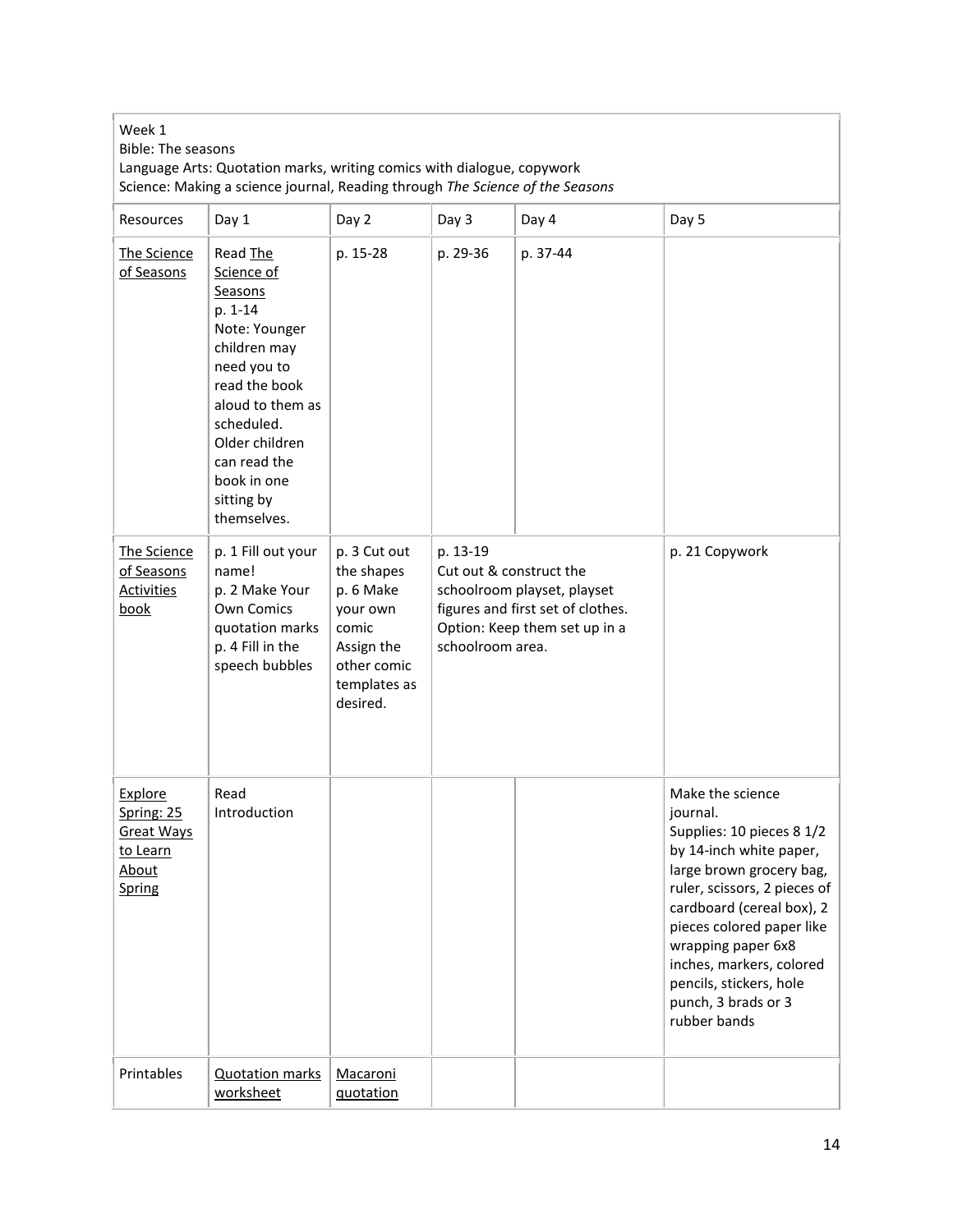|             | Requires a free<br><b>Teachers Pay</b><br><b>Teachers</b><br>account. | marks<br>worksheet<br>Supplies:<br>elbow<br>macaroni                                           |                                                                                                                 |                                                                                                                                                                                                                                                                   |                                                                                                               |
|-------------|-----------------------------------------------------------------------|------------------------------------------------------------------------------------------------|-----------------------------------------------------------------------------------------------------------------|-------------------------------------------------------------------------------------------------------------------------------------------------------------------------------------------------------------------------------------------------------------------|---------------------------------------------------------------------------------------------------------------|
| Other books | If You Were<br><b>Quotation Marks</b><br>(Word Fun)                   |                                                                                                | Art for<br>Kids:<br>Comic<br>Strips:<br>Create<br>Your Own<br>Comic<br><b>Strips</b><br>from Start<br>to Finish |                                                                                                                                                                                                                                                                   |                                                                                                               |
| Online      |                                                                       | YouTube:<br><b>Bill Nye The</b><br>Science Guy<br>Season 1<br>Episode 15<br>Earth's<br>Seasons |                                                                                                                 | Make your own<br>comic online<br>*This is a fun activity,<br>but it's important for<br>kids to do the one on<br>paper as well to fire<br>up different parts of<br>the brain that are<br>used for writing<br>things by hand vs.<br>typing or doing them<br>online! | Bible lesson for older kids<br>about the seasons<br><b>Bible lesson for younger</b><br>kids about the seasons |

## Notes:

If you have the PDF version of the *The Science of Seasons Activities* book, you will want a notebook to keep your child's activity pages together. We always use[d plastic sheet protectors](http://amzn.to/2pkB4qo) in our notebooks. We would put 2 pages in each plastic protector with the backs of the pages facing each other. At the end of our study, we had a nice "scrapbook" to look over and show family members!

Softcover users will want a notebook to store all of the cutout pages.

Day2: You will be starting th[e Explore Spring](http://www.amazon.com/gp/product/B005UOAKA6/ref=as_li_tl?ie=UTF8&camp=1789&creative=390957&creativeASIN=B005UOAKA6&linkCode=as2&tag=ouloba-20&linkId=D33PDWLIVEANQHBD) book today. It is scheduled over the entire 13 weeks and covers a variety of topics. Even though the title says "Explore Spring", most of the experiments and activities can be done year round and basic science concepts are covered.

Day 5: You can just use a composition book for your child's science notebook. Don't just limit it to the activities in the Exploring Spring book. Encourage your child to record any type of science observations in his book. A special incentive would be to provide a new box of colored pencils. I recommend [Prismacolors](http://amzn.to/2FYNk9Q) for the quality. They are so much nicer for children to use than typical cheap school quality colored pencils.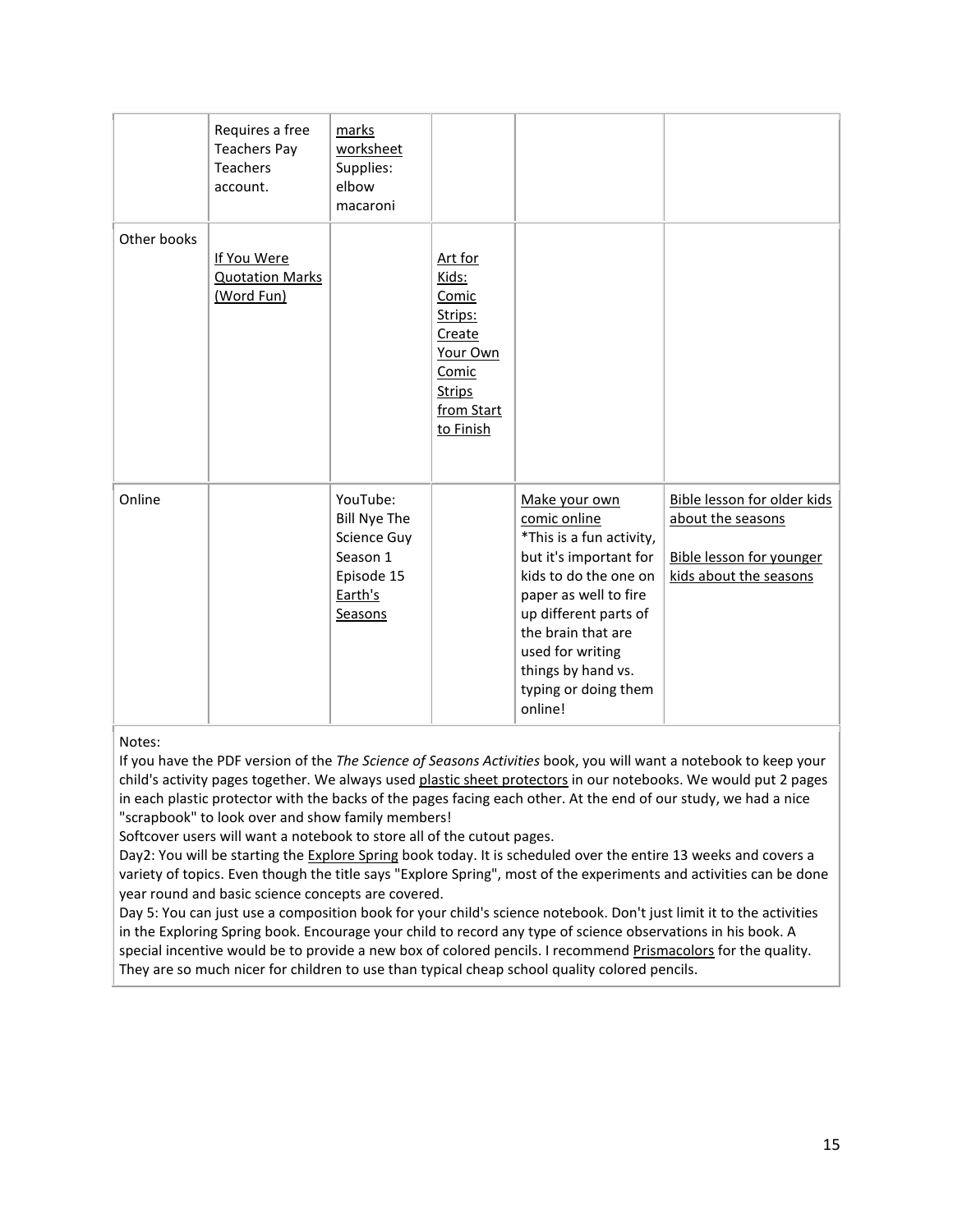## Week 2

Art: Sun paper prints

Bible: The Day the Sun Stood Still

Greek & Latin roots: equinox, vernal, perihelion, aphelion, solstice, latitude, migrate, hibernate Language arts: spelling "ph" words, writing a report, writing lapbook information Science: The sun, stars, what causes day and night, tilt of the earth

| Resources                                              | Day 1                                                                                | Day 2                                                                                                                                                                                                                                                                                                                                                                              | Day 3                                                            | Day 4                                                                                                                                                                             | Day 5                                                                                   |
|--------------------------------------------------------|--------------------------------------------------------------------------------------|------------------------------------------------------------------------------------------------------------------------------------------------------------------------------------------------------------------------------------------------------------------------------------------------------------------------------------------------------------------------------------|------------------------------------------------------------------|-----------------------------------------------------------------------------------------------------------------------------------------------------------------------------------|-----------------------------------------------------------------------------------------|
| The Science<br>of Seasons                              | p. 5 (Review this<br>page for today's<br>activities.)                                | p. 6 (Review this<br>page to lead into<br>today's activity)                                                                                                                                                                                                                                                                                                                        | p. 7 (Use to<br>write the<br>report about<br>the sun)            |                                                                                                                                                                                   |                                                                                         |
| The Science<br>of Seasons<br><b>Activities</b><br>book | p. 10-11 Seasons<br>cootie catcher -<br>Use the storybook<br>to find the<br>answers! | p. 22-26 Greek &<br>Latin Root Cards<br>Cut out and store in<br>a plastic zipper<br>storage bag.<br>Learn: equinox,<br>vernal<br>p. 27-28 Abigail's<br>Spelling Lesson                                                                                                                                                                                                             | Greek & Latin<br>Root Cards:<br>Learn<br>perihelion,<br>aphelion | Greek & Latin<br>Root Cards:<br>Learn solstice,<br>latitude<br>p. 29 My Report<br>on the Sun - Feel<br>free to allow<br>your child to<br>research more<br>facts about the<br>sun. | Greek & Latin<br>Root Cards:<br>Learn migrate,<br>hibernate<br>Play the memory<br>game! |
| Explore<br>Spring                                      |                                                                                      | <b>Exploring Spring -</b><br>Read: Chapter 1 The<br>Sun Makes the<br>Seasons<br>*Skip the flashlight<br>activity. You will be<br>doing it later via The<br>Science of Seasons<br>Activities book.<br><b>Activity: Making</b><br>Some Sense of the<br>Spin<br>Supplies: orange,<br>black marker, 2<br>thumbtacks or<br>stickers of different<br>colors, 2 toothpicks,<br>large bowl |                                                                  |                                                                                                                                                                                   |                                                                                         |
| Miracles on<br>Maple Hill                              | Chapter 1                                                                            | Chapter 2                                                                                                                                                                                                                                                                                                                                                                          | Chapter 3                                                        | Chapter 4                                                                                                                                                                         | Chapter 5                                                                               |